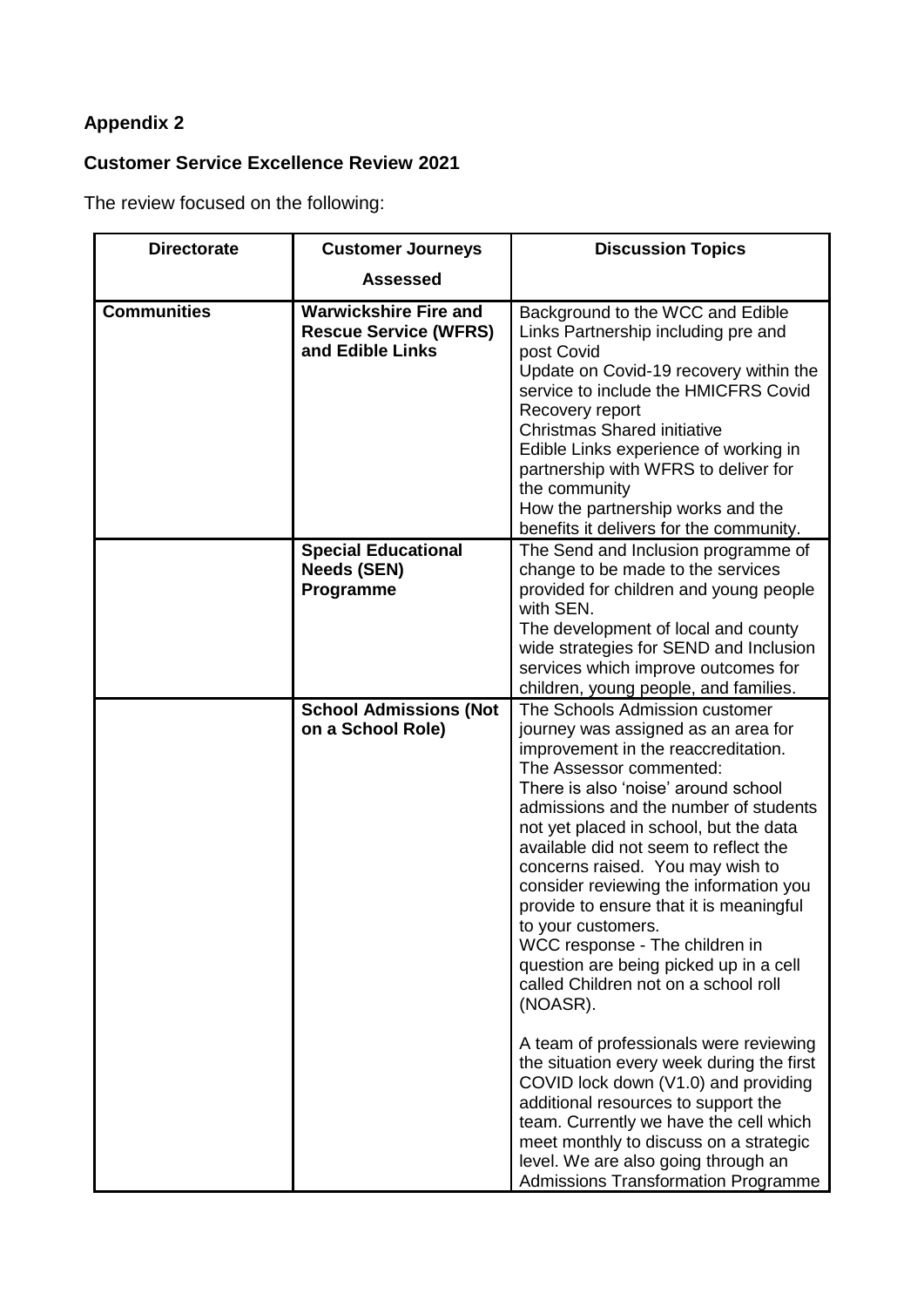| <b>Directorate</b> | <b>Customer Journeys</b>                                                                               | <b>Discussion Topics</b>                                                                                                                                                                                                                                                                                                                                                                                                                                                                                                                                                                                                                                                                                                                                           |
|--------------------|--------------------------------------------------------------------------------------------------------|--------------------------------------------------------------------------------------------------------------------------------------------------------------------------------------------------------------------------------------------------------------------------------------------------------------------------------------------------------------------------------------------------------------------------------------------------------------------------------------------------------------------------------------------------------------------------------------------------------------------------------------------------------------------------------------------------------------------------------------------------------------------|
|                    | <b>Assessed</b>                                                                                        |                                                                                                                                                                                                                                                                                                                                                                                                                                                                                                                                                                                                                                                                                                                                                                    |
|                    |                                                                                                        | and Customer Experience Programme<br>(starting December 2020)                                                                                                                                                                                                                                                                                                                                                                                                                                                                                                                                                                                                                                                                                                      |
|                    | <b>Free School Meals</b>                                                                               | Ensuring that children attending<br>Warwickshire schools were supported<br>in getting their free school meals during<br>the lockdown period including those<br>children not in main school (most<br>vulnerable and those that had moved<br>into Warwickshire and did not have a<br>school place). During December 2020<br>Winter Fund Payments were rolled out<br>to parents eligible for free school meals.<br>This is an additional payment to help<br>families over the Christmas period.                                                                                                                                                                                                                                                                       |
|                    | <b>WCC response to</b><br>coronavirus to address<br>the needs of WCC<br>customers during<br>lockdown.  | <b>Education Leadership Hotline to</b><br>support all school leaders through the<br>COVID-19 pandemic. This included:<br>a dedicated phone number<br>available for all school leaders<br>a dedicated email address for<br>school leaders to contact and<br>receive a response from.<br>A daily briefing sent to all school<br>leaders to support them and<br>signpost schools as necessary in<br>correlation with Public Health.<br>As the COVID-19 pandemic continued,<br>the Education Leadership Hotline which<br>supported all school leaders through<br>the COVID-19 pandemic was evolved<br>with Public Help to an Education<br>COVID-19 Response Team dealing<br>with all reported cases of children and<br>staff with positive cases and advice<br>herein. |
|                    | <b>WFRS Hospital to home</b><br>service                                                                | Amendments made to the service to<br>ensure the service was able to continue<br>during the pandemic.<br>WCC's response to COVID-19 March to<br>present and how we have supported<br>the residents of Warwickshire during<br>this pandemic.                                                                                                                                                                                                                                                                                                                                                                                                                                                                                                                         |
|                    |                                                                                                        |                                                                                                                                                                                                                                                                                                                                                                                                                                                                                                                                                                                                                                                                                                                                                                    |
| People             | <b>Covid Response from</b><br><b>Public Health</b><br>Warwickshire                                     | Overview of Public Health and how it's<br>changed to support services during<br>Covid-19.                                                                                                                                                                                                                                                                                                                                                                                                                                                                                                                                                                                                                                                                          |
|                    | <b>Covid Response from</b><br><b>Domestic Abuse -</b><br><b>Strategy &amp;</b><br><b>Commissioning</b> | Domestic Abuses response to service<br>adaptation due to the Covid-19<br>pandemic.                                                                                                                                                                                                                                                                                                                                                                                                                                                                                                                                                                                                                                                                                 |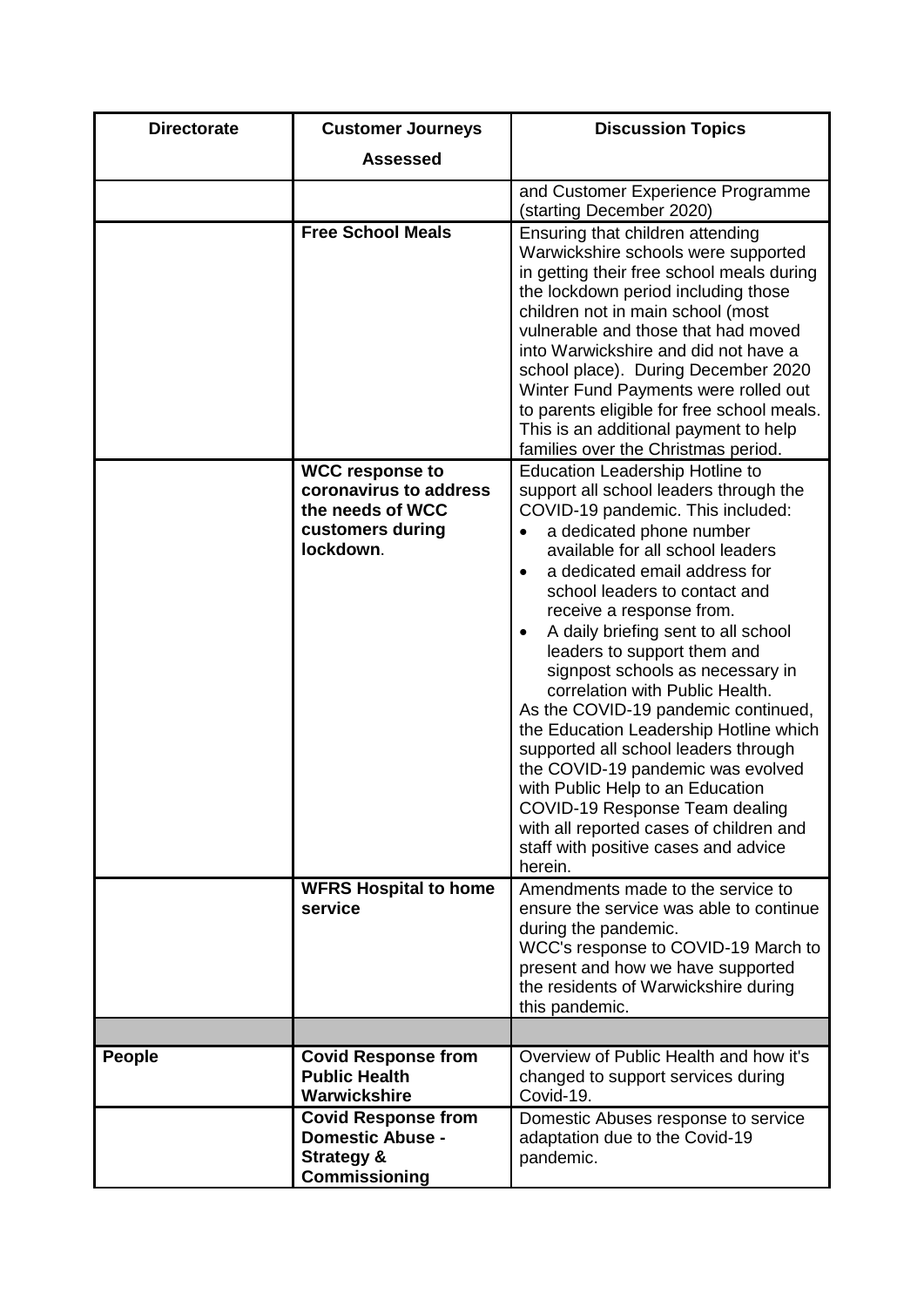| <b>Directorate</b> | <b>Customer Journeys</b>                                                              | <b>Discussion Topics</b>                                                                                                                                                                                                                                                                                                                                                                                                                                                                                                                                                                                                                                                                                                                                   |
|--------------------|---------------------------------------------------------------------------------------|------------------------------------------------------------------------------------------------------------------------------------------------------------------------------------------------------------------------------------------------------------------------------------------------------------------------------------------------------------------------------------------------------------------------------------------------------------------------------------------------------------------------------------------------------------------------------------------------------------------------------------------------------------------------------------------------------------------------------------------------------------|
|                    | <b>Assessed</b>                                                                       |                                                                                                                                                                                                                                                                                                                                                                                                                                                                                                                                                                                                                                                                                                                                                            |
|                    | <b>Overview of Health</b><br><b>Wellbeing and Self-Care</b><br>- Recovery of Services | Overview of the People Directorate<br>response to Covid-19 pandemic and<br>how we had to support services to carry<br>on with 'business as usual'.                                                                                                                                                                                                                                                                                                                                                                                                                                                                                                                                                                                                         |
|                    | <b>Community Equipment</b><br>Service response during<br>the pandemic                 | <b>Millbrook Community Equipment</b><br>Contract. How the customer journey<br>has been impacted upon because of<br>the pandemic and how the service has<br>responded to supporting the customer<br>during the Covid-19 pandemic.                                                                                                                                                                                                                                                                                                                                                                                                                                                                                                                           |
|                    | <b>Children and Family</b><br><b>Centres response</b><br>during the pandemic.         | Service/customer journey overview<br>pre/post Covid-19, how this has been<br>impacted upon because of the<br>pandemic and how the service has<br>responded to supporting the customer<br>during the pandemic.<br>St Michaels - Service delivery including<br>virtual offer and customer engagement<br>with Bedworth community.<br>Written case studies from parents<br>accessing the centre services and food<br>parcels.<br>Barnardos - Service delivery including<br>virtual offer, timetable of activities,<br>engagement with midwifery across the<br>county.<br>Customer feedback gathered from<br>parent survey questionnaires -<br>September 2019 to date.<br>Volunteer's programme and parent<br>champions.<br>Barnardo's national fund to support |
|                    | <b>Care Home service</b><br>response during the<br>pandemic                           | families in need during Covid-19.<br>How WCC and the Care Home provider<br>have had to adapt services due to the<br>Covid-19 pandemic to keep customers<br>safe and homes well equipped with<br>PPE.                                                                                                                                                                                                                                                                                                                                                                                                                                                                                                                                                       |
|                    |                                                                                       |                                                                                                                                                                                                                                                                                                                                                                                                                                                                                                                                                                                                                                                                                                                                                            |
| <b>Resources</b>   | <b>Warwickshire Registrars</b><br><b>Service</b>                                      | WCC response to coronavirus to<br>address the needs of WCC customers<br>during lockdown.                                                                                                                                                                                                                                                                                                                                                                                                                                                                                                                                                                                                                                                                   |
|                    | <b>Covid19 Response</b><br><b>Overview - Shielded Hub</b>                             | WCC response to coronavirus to<br>address the needs of WCC customers<br>during lockdown.                                                                                                                                                                                                                                                                                                                                                                                                                                                                                                                                                                                                                                                                   |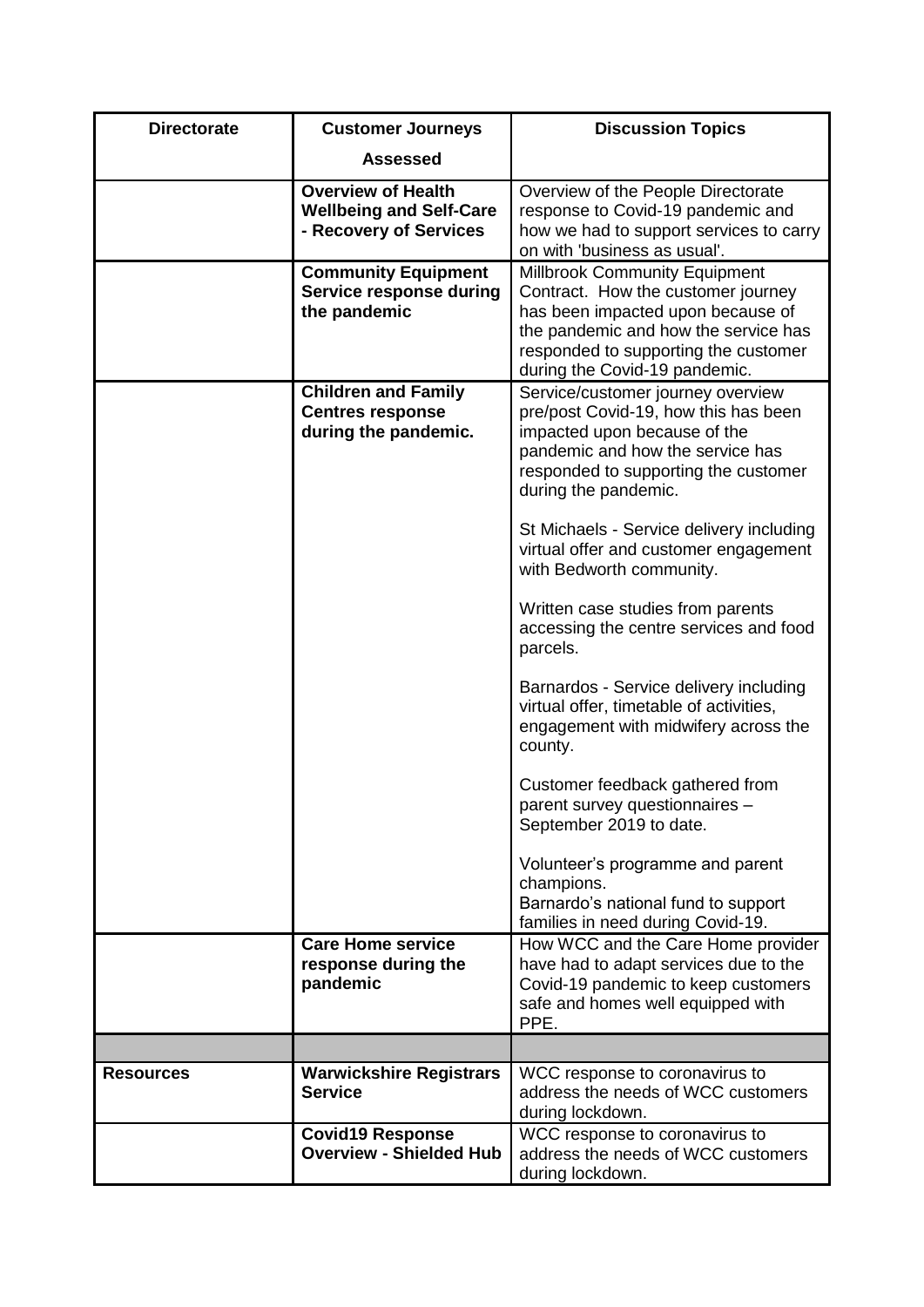| <b>Directorate</b> | <b>Customer Journeys</b>                                                                                              | <b>Discussion Topics</b>                                                                                                                                                                                                                                                                                                                                                                             |
|--------------------|-----------------------------------------------------------------------------------------------------------------------|------------------------------------------------------------------------------------------------------------------------------------------------------------------------------------------------------------------------------------------------------------------------------------------------------------------------------------------------------------------------------------------------------|
|                    | <b>Assessed</b>                                                                                                       |                                                                                                                                                                                                                                                                                                                                                                                                      |
|                    | <b>Covid19 Response -</b><br><b>Customer Service</b><br><b>Centre</b>                                                 | The number of telephone calls<br>$\bullet$<br>received and how this was<br>resourced.<br>The development and<br>$\bullet$<br>implementation of a digital form to<br>enable customers to be able to<br>contact us digitally.<br>The use of a spreadsheet by all<br>$\bullet$<br>partners in addressing the needs of<br>customers.<br>The provision of continued support<br>and what that will entail. |
|                    | <b>Covid19 Response -</b><br><b>Hawkes Point</b>                                                                      | Co-ordination of food and other support<br>in response to the coronavirus during<br>lockdown                                                                                                                                                                                                                                                                                                         |
|                    | <b>Community</b><br><b>Development Workers -</b><br><b>Outreach workers who</b><br>cover the whole of<br>Warwickshire | Delivery of food and other support to<br>customers during coronavirus lockdown<br>and afterwards.                                                                                                                                                                                                                                                                                                    |
|                    | <b>Covid Directory</b>                                                                                                | 1. Overview of the development of the<br>Covid-19 directory:<br>2. Why separate from the Warwickshire<br>Directory<br>3. The background behind the decision<br>to develop the directory<br>4. The process of development,<br>publication and maintenance of the<br>Covid-19 directory.                                                                                                               |
|                    | <b>WCC Communications</b><br><b>Strategy</b>                                                                          | Overview of the communications<br>strategy during the pandemic.                                                                                                                                                                                                                                                                                                                                      |
|                    | The Library and<br><b>Information Service</b><br>(LIS)                                                                | Overview of the impact and changes<br>made to mitigate the impact on<br>customers during lockdowns and the<br>recovery of service delivery for LIS and<br>Registrars Service.                                                                                                                                                                                                                        |
|                    | <b>LIS - Customer</b><br><b>Engagement (Face to</b><br>face and virtually -<br><b>Events and Activities)</b>          | How the Service delivered events and<br>activities during the lockdown period,<br>take up of services and customer<br>feedback.<br>The recovery of events and activities<br>and changes to delivery because of<br>lockdown.                                                                                                                                                                          |
|                    | <b>LIS - Befriending</b><br><b>Service</b>                                                                            | The development and administration of<br>this service, the take up and customer<br>feedback.<br>Impact on customers and staff making<br>the calls.                                                                                                                                                                                                                                                   |
|                    | <b>LIS - Digital support and</b><br><b>E</b> Offer                                                                    | What is the service offer, uptake,<br>feedback from customers and input                                                                                                                                                                                                                                                                                                                              |